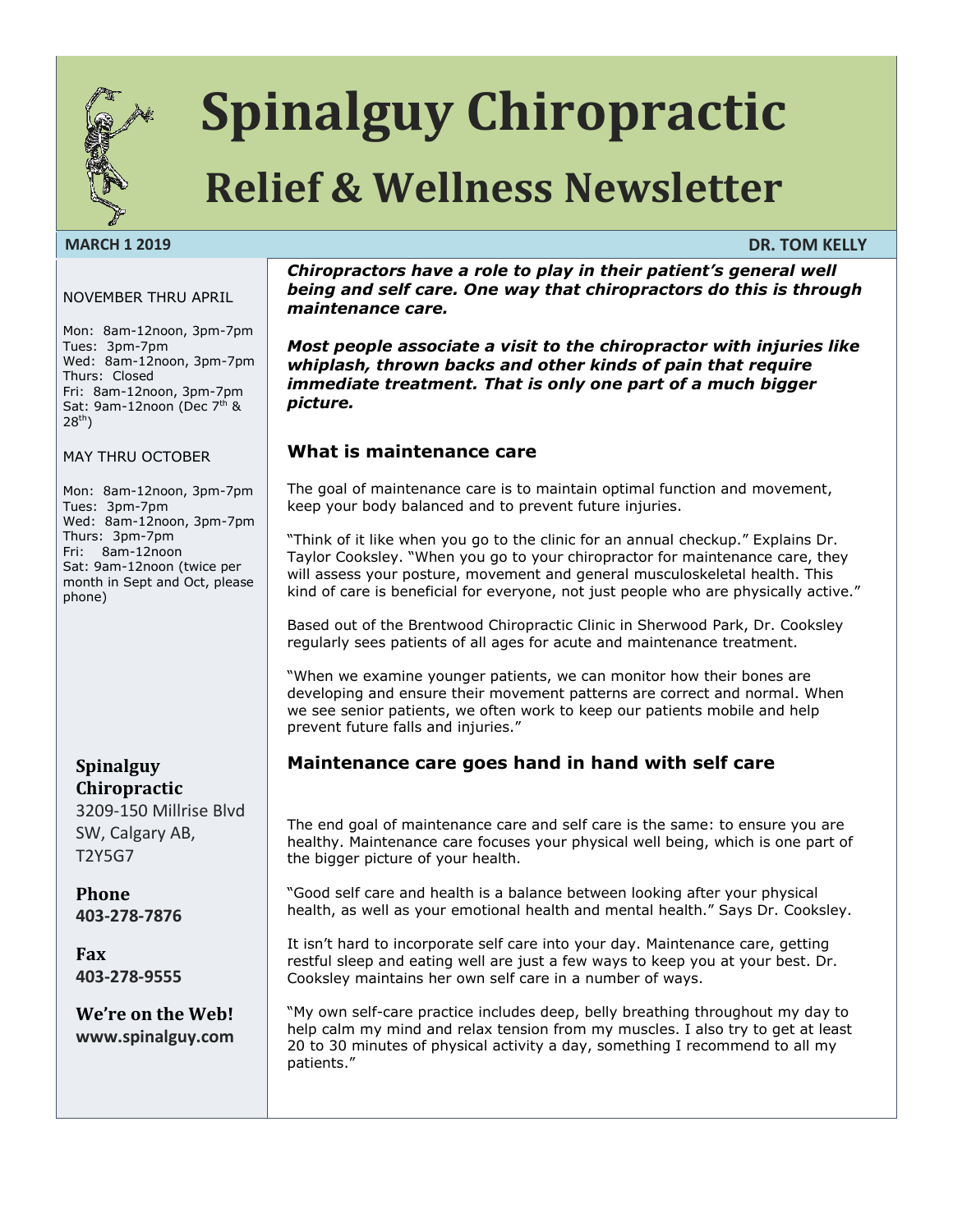#### *Did you know...*

*We offer laser* 

*therapy for soft* 

*tissue injuries*

*involving shoulders,* 

*hips, knees, elbows* 

*or feet?*

#### **Maintenance care extends beyond the chiropractic clinic**

A maintenance and injury prevention-style treatment plan is unique to each patient, just like self care. After an assessment, chiropractors work with their patients to set health goals and make recommendations on treatments. Often, patients are able to fulfill these recommendations independently.

"It's common for chiropractors to teach their patients stretches and simple exercises to build into their lives," Says Dr. Cooksley. "These activities can help build strength, loosen stiff muscles and joints, improve your quality of movement and help break unhealthy movement habits we get into during our daily life."

#### **Maintenance care does not mean you will need to visit your chiropractor forever**

"We are here to support you when you want to change your activities or lifestyle and need new tools to get you to your goals." Explains Dr. Cooksley.

Maintenance care can include teaching patients stretches, helping to monitor existing physical conditions, nutritional counseling and providing advice to empower patients.

"A good chiropractor wants to give you the tools to become self-sufficient and in control over your aches and pains, not have you rely on his or her services for the rest of your life."

#### *"The greatest*

*discovery of any* 

*generation is that* 

*human beings can* 

*alter their lives by* 

*altering the* 

*attitudes of their* 

*minds."*

*~ Albert* 

*Schweitzer* 

#### **How do I know if chiropractic is a good choice for me?**

It's important to keep in mind that self care requires different tools to successfully support your health. Chiropractic is a great way to keep your body flexible and relieve pain, and it fits well with other kinds of self care activities.

The best way to determine whether chiropractic care is for you is by having a conversation with a chiropractor. Depending on your needs, your chiropractor may work with another health care professional, or refer you for a different kind of treatment.

"Seek out health-care professionals that are dedicated to helping you live a healthier, happier life. That may be a chiropractor, and it may be massage therapists, acupuncturists, nutritional counselors and physiotherapists," Suggests Dr. Cooksley.